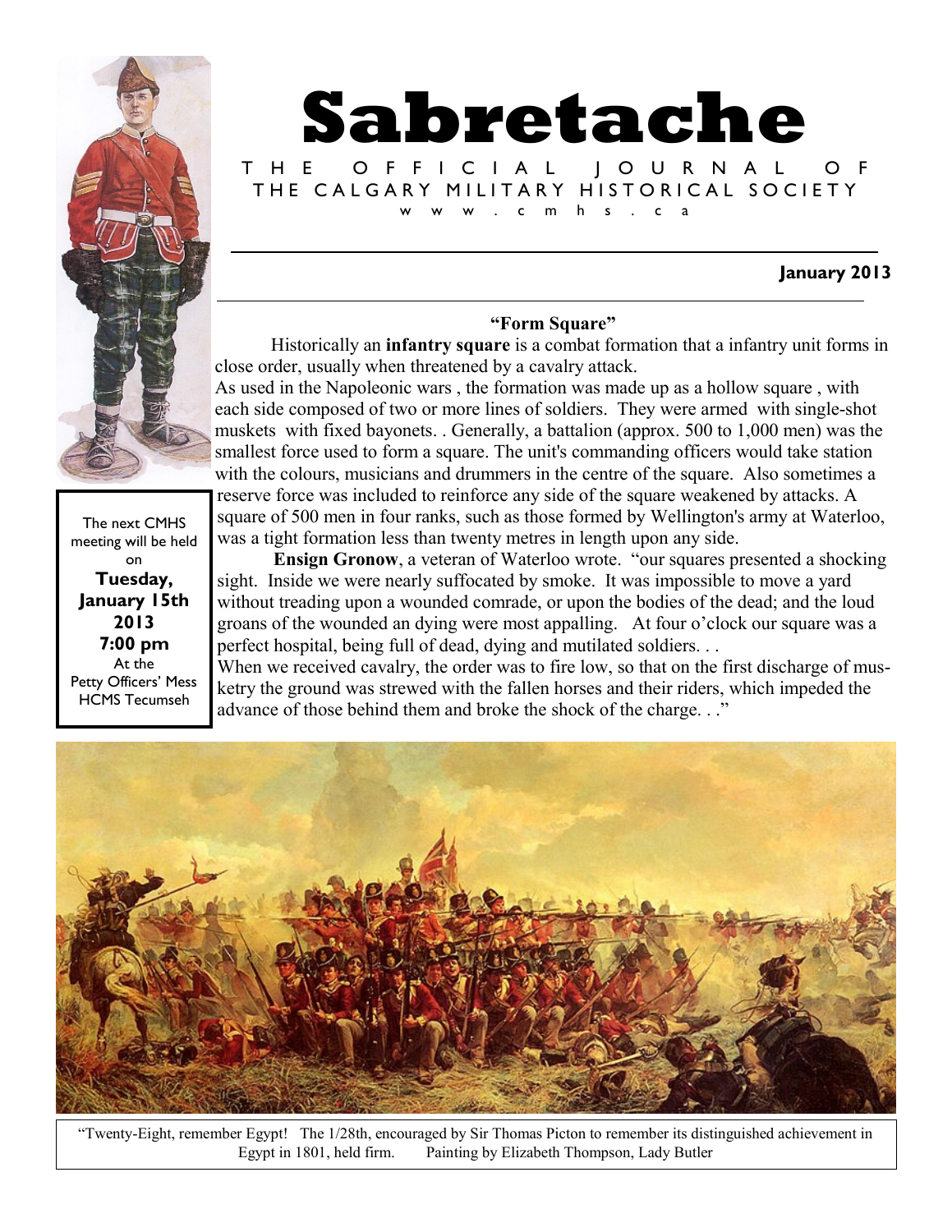#### **Sabretache**

THE OFFICIAL JOURNAL OF THE CALGARY MILITARY HISTORICAL SOCIETY

The

CALGARY MILITARY HISTORICAL SOCIETY is a non-profit registered society which fosters the study of the military and the police, and the heritage of Canada, the British Empire, and the world as well as the preservation of military artifacts and records.

The CMHS meets once every calendar month at:

> Petty Officers' Mess HMCS Tecumseh 1820 - 24th Street SW Calgary AB T2T 0G6

All are welcome to attend

**EDITOR** David Gale (403) 285-4833 mail@cmhs.ca

#### OFFICERS OF THE SOCIETY

| David Soltess President       |                           |
|-------------------------------|---------------------------|
| Susan Elve Secretary          |                           |
| Brian Hanning Treasurer       |                           |
| David Gale Editor             |                           |
|                               | David Gale Past President |
| <b>Floyd Stinson Director</b> |                           |
| Dave Love Historian           |                           |

**SABRETACHE** Is published monthly by the

Calgary Military Historical Society P.O. Box 205, Station M Calgary, AB Canada T2P 2H6 mail@cmhs.ca http://www.cmhs.ca

©2001 Calgary Military Historical Society

## **Notice of Next Meeting**

The next CMHS meeting will be held on

## **Tuesday, January 15th, 2012 19:00 (7:00 pm)**

At the Petty Officers' Mess, HMCS Tecumseh.

Members are reminded that an offering of foodstuffs for the Legion Food Bank is considered your unofficial entrance fee to our regular scheduled meetings*.*

The unofficial agenda of this meeting will be:

- Introduction of guests
- Minutes of last meeting
- Correspondence
- Membership report
- Treasurer's report
- Old business / New business
- Break

The President, David Soltess, would like to invite everyone to remain after the meeting for an informal time of fellowship.



Another painting of "The 28th at Waterloo" by William Barnes Wollen

*The 28th a( North Gloucestershire) regiment of Foot. at Quatre Bras* depicts with rigorous accuracy an infantry regiment formed in a battle square. They are repelling the cavalries of France and Napoleon on the long Friday afternoon at Quatre Bras near Waterloo. The battle was vital. It allowed Prussian and British forces to combine and finally defeat Napoleon two days later at Waterloo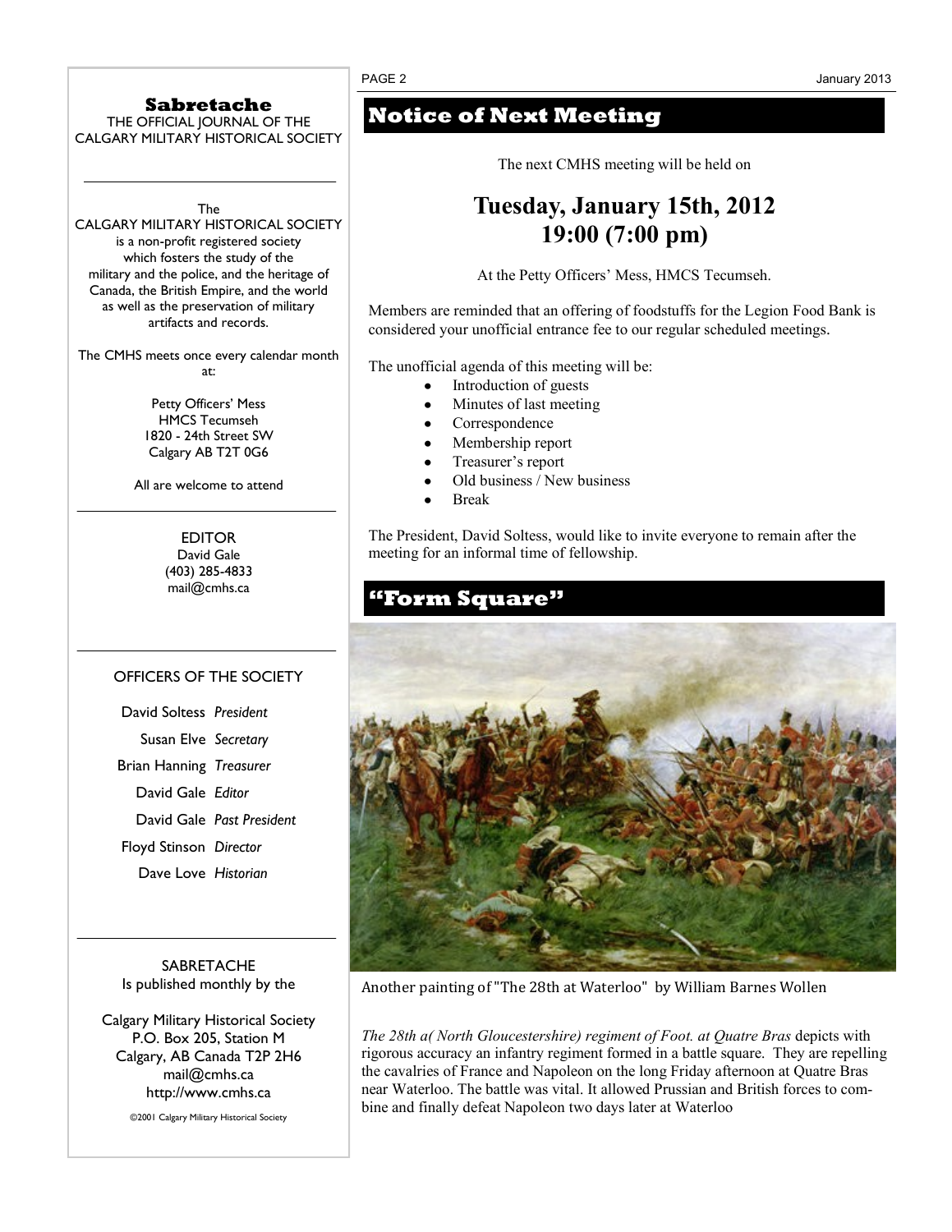### **Minutes of the last meeting**

#### **December 18th , 2012**

18 members attending.

Minutes, Call for acceptance of minutes presented in December issue of the "Sabretache"

Moved by Bob Mcf. And seconded by Gary M.. All in favour.

**Membership** report given by Brian H.

**Treasures Report** given by the tall Brian H. Moved by Brian H. to accept. Seconded by Barry E. All in favor.

#### **Old Business.**

Pres. David S reminds everyone that the yearly supper meeting will take place at the Legion on Horton Rd. Friday , January 11th. Members will pay for their own meals and society will pay for wine. As usual. Questions and discussion.

Pres. David S. Describes problems with website. Questions and discussion follows.

#### **New Business**

Barry E. talks about up coming gun shows. January 12th will be the usual one at Thorncliffe Community Centre. Barry is looking after distribution of tables. Some discussion of Easter show also.

Book Auction, Marty has donated a number of quality books. The ever popular Bab McF. continues his club duties as auctioneer. Huge quantities of monies are raised.. Many thanks to them both.

Morris Harvey award ballot takes place.

#### **Break.**

Draw. Tickets sold and many happy winners.

#### **Show and Tell**

David G. Medals of colourful WW1 shown. Soldier has spent time in jail for his activities.

David S. Discusses story of WW2 pigeon in chimney with secret message attached.

Brian H.

Barry E. Merchant Marine medal and discussion

Marty. WW2 books

Bob Mcf. Story of Chinese Emperor and his death and his tomb. Tara cotta soldiers, horses, and carts. Shows miniature terracotta soldier that he purchased.

Al D. Spit fighters to be dug up.

Rob. W. Trip to Ottawa and visits to War Museum and others.

Don S. Sword collection of Bates up at auction in England. Discussion of Bonhams Auction and prices.

Gary M Large brass propeller at military museum in Calgary. LHMS Victory model, books on Nelson's navy 1700-1800s

Stuart E. Boer war picture and stories. Picture of dead British soldiers.

Al D. Story of fire at base and how the Naval Museum started by private donations. Aircraft belonged to SAIT

President David S. wishes all a Merry Christmas and Happy New Year. Motion to adjourn at 8:36. Motion by Barry E and Floyd S.

## **Attention All Members; Reminder**

Our annual Christmas, New Years Levee will be held on January 11th at the Horton Road Legion. This will start at 6 pm.

Members and their guests are invited.